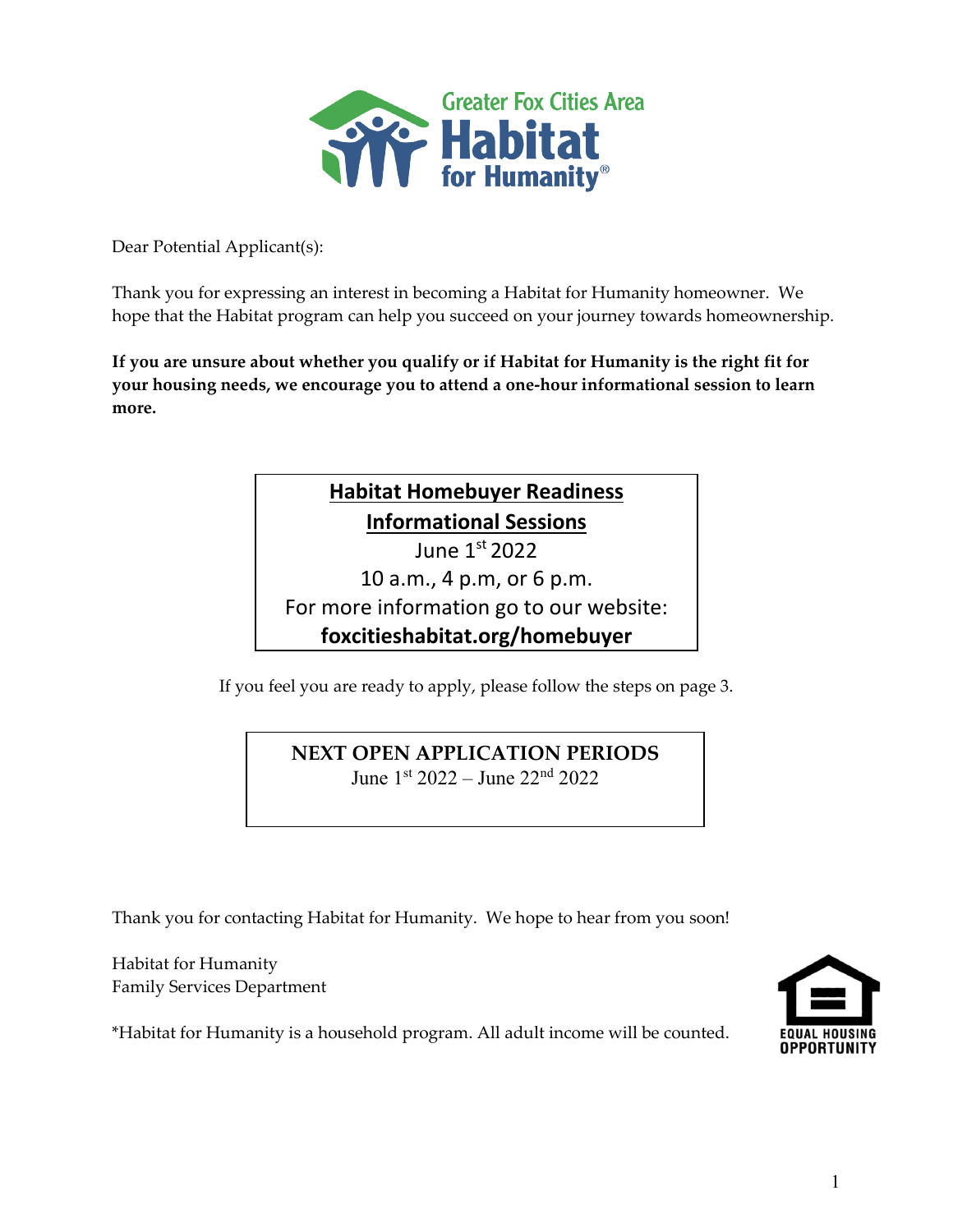#### **This worksheet is NOT required to be turned in as part of the application.**

It is provided to assist applicants in calculating household income.

| Household Income (From all sources)                                                                             |                                                                        |  |  |
|-----------------------------------------------------------------------------------------------------------------|------------------------------------------------------------------------|--|--|
| Hours/Week _____________ x Weeks/Year __________ x Dollars/Hour_______<br><b>Wages</b>                          |                                                                        |  |  |
| Wages                                                                                                           |                                                                        |  |  |
| <b>Wages</b><br>Hours/Week x Weeks/Year x Dollars/Hour                                                          |                                                                        |  |  |
|                                                                                                                 |                                                                        |  |  |
|                                                                                                                 | $=$ \$                                                                 |  |  |
|                                                                                                                 | <b>Annual Gross Income</b><br>$A \quad$                                |  |  |
|                                                                                                                 | <b>Gross Monthly Income A/12</b><br>$\mathbf{B} \quad \mathbf{\$}$     |  |  |
| Long Term Debts, Active Credit Cards, Loans, or Collections (payments 10 months or longer)                      |                                                                        |  |  |
| <b>Liabilities</b>                                                                                              |                                                                        |  |  |
|                                                                                                                 |                                                                        |  |  |
|                                                                                                                 |                                                                        |  |  |
|                                                                                                                 |                                                                        |  |  |
|                                                                                                                 |                                                                        |  |  |
|                                                                                                                 |                                                                        |  |  |
| Total monthly debt payments C \$__________                                                                      |                                                                        |  |  |
| Debt to Income Ratio<br>C/B<br>$\sim$ $\sim$ $\sim$ $\sim$<br>*The ideal debt to income ratio is less than 10%  |                                                                        |  |  |
| <b>Monthly Housing Expense</b>                                                                                  | Long-Term Debt                                                         |  |  |
| \$<br>Rent Payments/Lot Fees                                                                                    | Monthly Housing Expenses $D \quad$ $\text{\AA}$                        |  |  |
| Renter's Insurance<br>$\begin{array}{c} \updownarrow \\ \downarrow \end{array}$                                 | $\frac{1}{2}$<br><b>Total Monthly Debt Payments</b><br>$\mathbf{C}$    |  |  |
| $\begin{array}{c} \circ \\ \circ \\ \circ \\ \circ \end{array}$<br>Utilities: Gas, Electric, Water (circle one) | Other (Explain):______________<br>$\frac{1}{2}$                        |  |  |
| $\frac{1}{2}$<br>Utilities: Gas, Electric, Water (circle one)                                                   | Other (Explain):______________<br>$\sim$                               |  |  |
| $\frac{1}{2}$<br>Other (Explain): _____________                                                                 | $\mathbb{S}$<br>Other (Explain):_____________                          |  |  |
| $\sim$<br><b>Monthly Housing Expenses</b><br>$\mathbf D$                                                        | Total Long-Term Debt (w/ housing) E \$                                 |  |  |
| <b>Total Housing / Income</b><br>D/B<br>$\sim$ $\sim$ $\sim$ $\sim$                                             | <b>Total Debt to Income</b><br>$E/B$ $\qquad \qquad \frac{9}{6}$       |  |  |
|                                                                                                                 | Your Estimated Habitat Mortgage Payment<br><u> 1999 - Alban III, p</u> |  |  |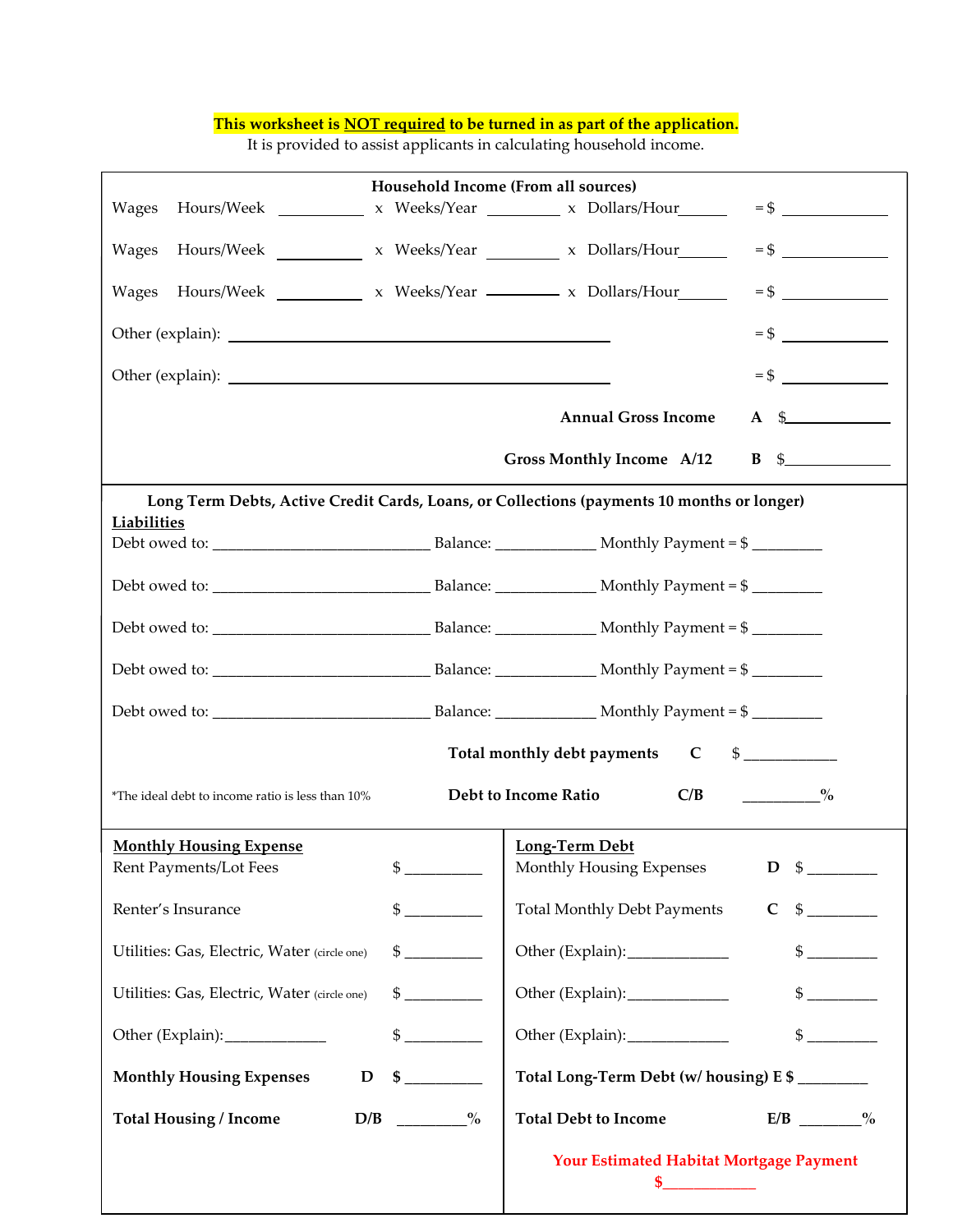

# HABITAT **HOMEBUYER** PROGRAM Applicant Guidelines

**How the Habitat Homebuyer Program Works:** Habitat for Humanity offers a homebuyer program to qualified low-income individuals and families in Calumet, Outagamie, Waupaca and northern Winnebago counties. Habitat extends a 0% interest mortgage loan. Monthly mortgage payments include repayment to Habitat for the home (principal), as well as for property taxes and home insurance (escrow).

### **How to Apply**

### **Application steps to complete:**

- Obtain an application when applications are available (from Habitat office or website: www.foxcitieshabitat.org)
- Submit the application (in-person or by mail: applications must be post marked no later than the last day of open period)
- Include a \$30 application fee made payable to "Habitat" (personal check, money order, or cashier's check only – NO CASH)
- **Applications submitted electronically or without application fee will be considered incomplete***.*

### **Applications are available during open application periods only:**

- At Habitat for Humanity's office, located at 921 Midway Road, Menasha
- On-line at:<http://foxcitieshabitat.org/programs/#homebuyer>
- Request to receive by mail or email: (920) 967-8898 or **Homebuyer**@foxcitieshabitat.org

# **Qualified applicants will need to meet the criteria and other requirements listed below:**

**Need:** Applicants must have a need for housing due to any of the following situations:

- Structurally substandard, unsafe, or unhealthy living conditions
- Temporary housing or over-crowded living conditions
- Housing costs (rent + utilities) exceeds 30% of gross monthly household income
- Housing is inaccessible
- Reside in subsidized or transitional housing (section 8, Title 42, etc.)

**Ability to Pay**: Habitat will evaluate applicants' household income and debt.

Applicants must be comfortable with a monthly mortgage payment that would be set at 25%-30% of your gross monthly income. Applicants must have enough income through stable employment or other forms of permanent income to afford a home and all basic living expenses.

• Income includes all wages, unemployment (*onl***y** if related to seasonal employment), social security, pension and/or disability. Self-employment income is defined as the "Net Profit" [line 31, Schedule C (1040)].